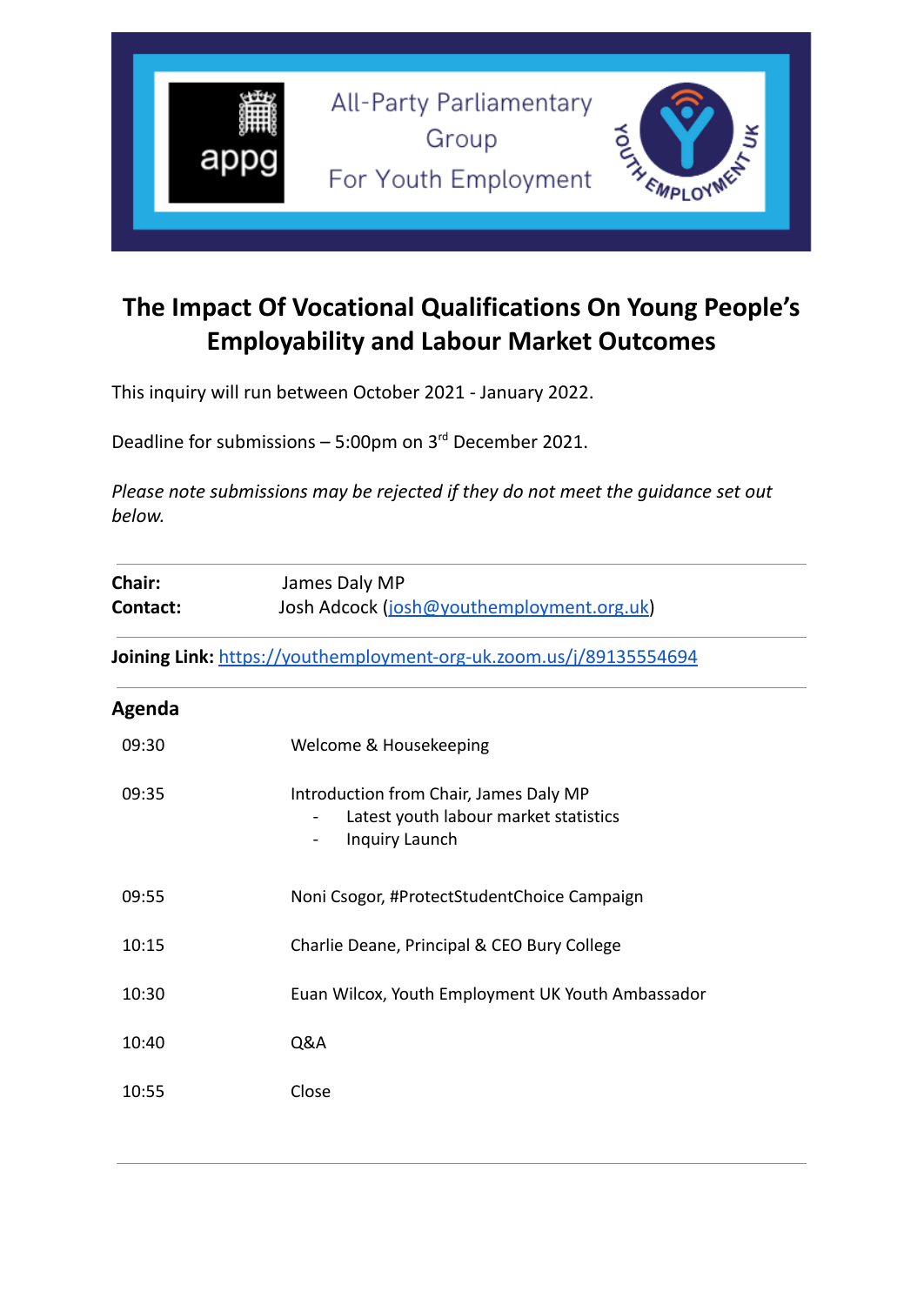

## **Guest Speakers**



Noni Csogor, #ProtectStudentChoice

Noni is the Research and Policy Manager at Sixth Form Colleges Association.

Noni supports SFCA's research programme and parliamentary affairs and leads on data analysis.

Noni is also involved in the #ProtectStudentChoice Campaign - a coalition of 22 organisations that represent and support staff and students in schools, colleges and universities.



Charlie Deane, Principle and CEO, Bury College

Charlie joined the college in 2010 and is now the Principal and Chief Executive Officer.

Charlie's wealth of knowledge and experience comes from work with 5 colleges and a London local authority.

Charlie is a strong believer that "the process of education is just as important as the content.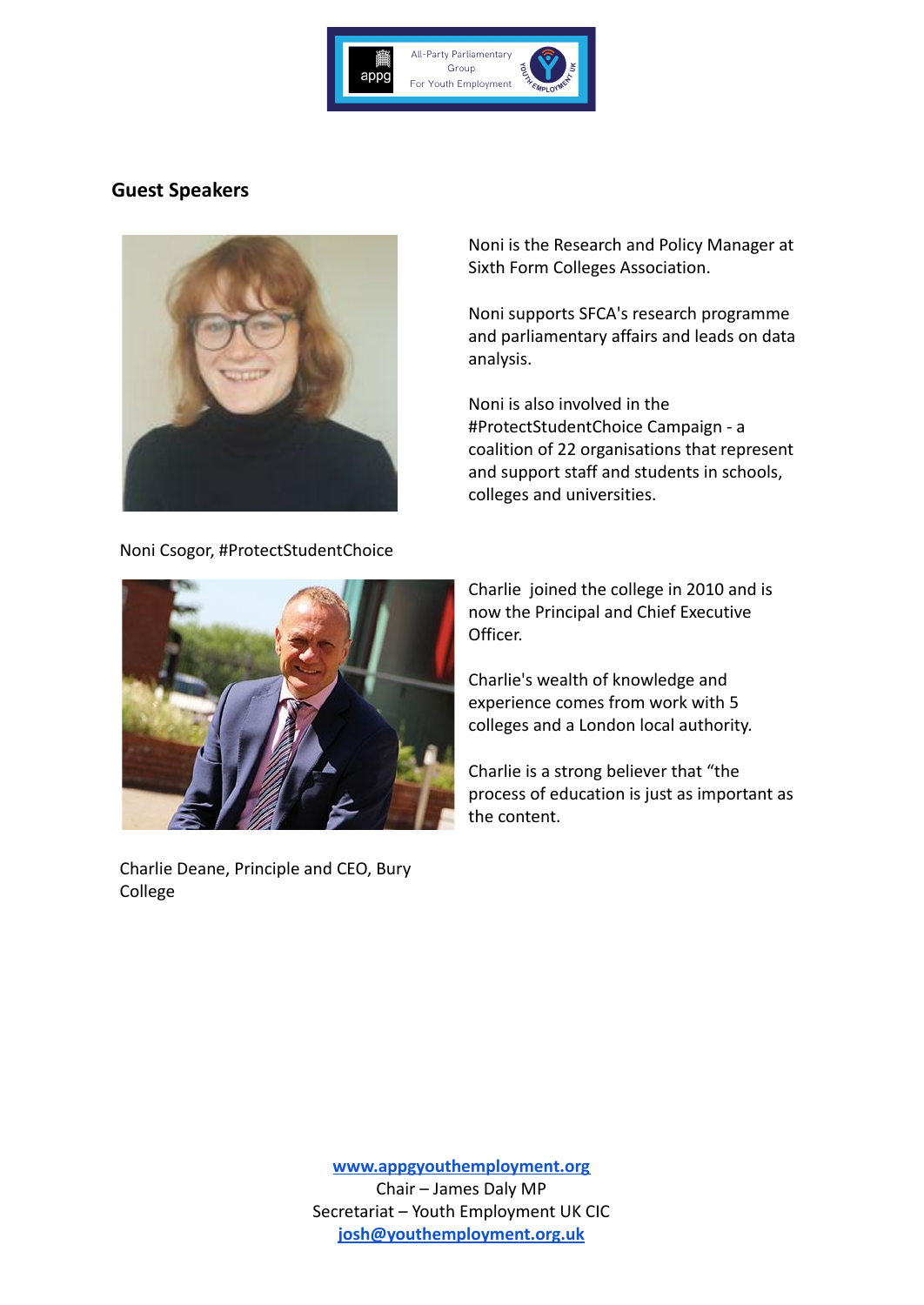



Euan is currently a degree apprentice at IBM, also attending Kent Business School and volunteers with Youth Employment UK as a Youth Ambassador.

A passionate apprenticeship and youth advocate, Euan has worked with organisations like Not Going To Uni, Amazing Apprenticeships, Gen Z Talks, and the Edge Foundation to share his story with other young people making decisions about their future.

Euan Wilcox, Youth Ambassador

## **Context and focus of the inquiry**

Following a series of consultations, the Department for Education has proposed the streamlining of post-16 qualifications by removing funding for some vocational and technical qualifications, including BTECs. T Levels, Apprenticeships and A Levels will be the main options for post-16 qualifications. Expert speakers will be invited to give witness on what this means for the future of the labour market.

This inquiry seeks to understand how the removal of funding for some vocational qualifications, including BTECs, will impact the choices available to young people and what that will mean for their employment prospects and outcomes.

#### **Inquiry Questions**

- 1. What impact will the removal of funding for some post-16 vocational qualifications have?
	- a. Which students will benefit from the changes?
	- b. Are there groups that you anticipate being left out/left behind?
	- c. Is there enough planned provision to support Level 1 and Level 2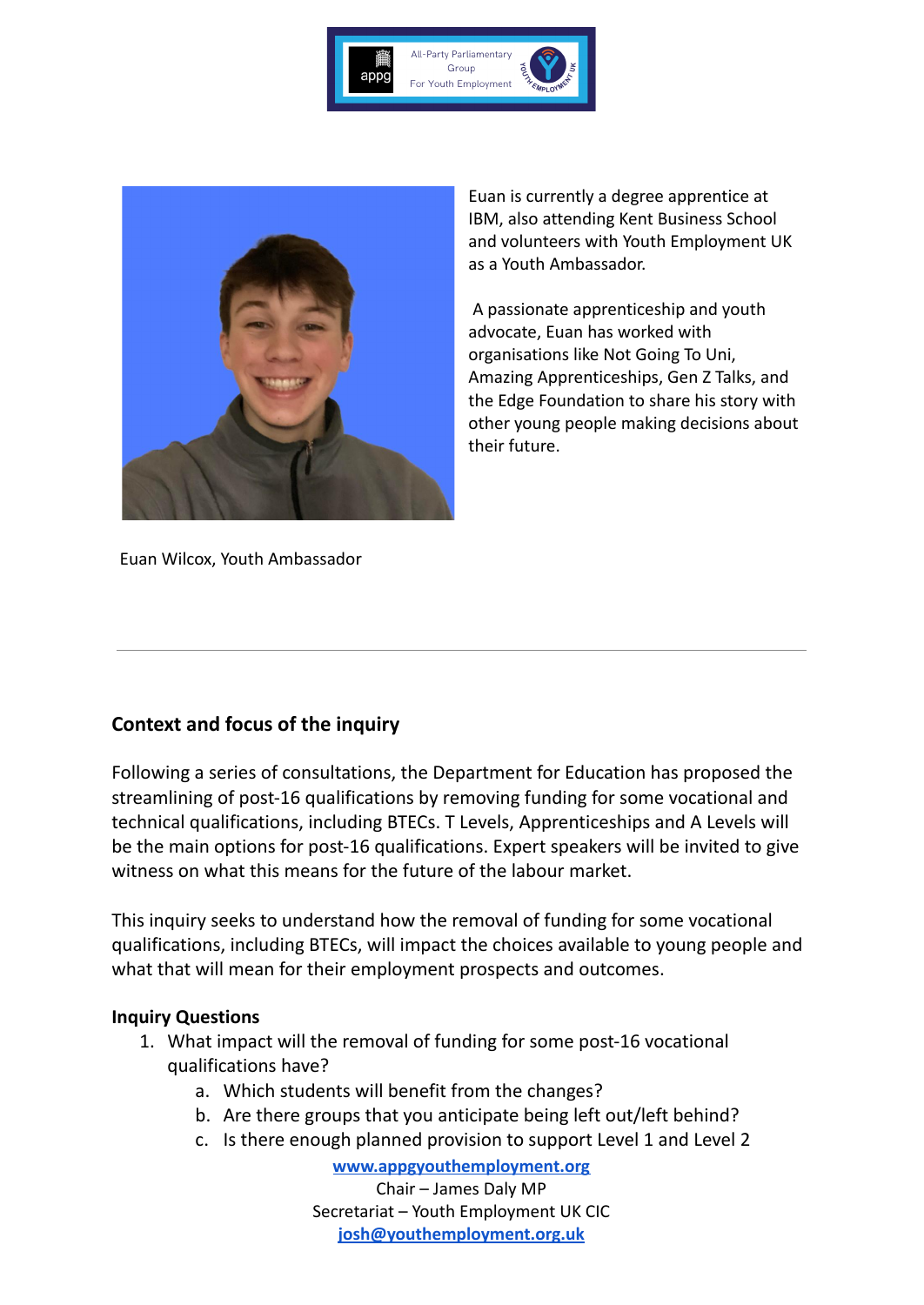

learners?

- d. Are there any fiscal implications of the impacts you anticipate?
- e. Will employers be impacted? (for example; additional costs, hiring implications or skill gaps).
- f. Can the existing provisions for careers information, advice and guidance (CIAG) support the proposed changes?
- 2. Will the government's proposed ambition for T-Levels, Apprenticeships and A Levels post-16 support the needs of young people in the future economy?
- 3. Will the government's proposed ambition for T-Levels, Apprenticeships and A Levels post-16 support the needs of employers in the future economy?
- 4. What are the likely impacts on youth employment should these proposed changes take place?
	- a. Are there specific short term implications?
	- b. What are the long-term implications?

Submissions should be emailed to [josh@youthemployment.org.uk](mailto:josh@youthemployment.org.uk) by the 3<sup>rd</sup> December 2021, no later than 5:00pm.

## **PLEASE NOTE YOUTH EMPLOYMENT UK WILL RETURN ANY SUBMISSIONS THAT DO NOT ADHERE TO THE GUIDANCE FOR SUBMITTING EVIDENCE (see appendix).**

## **Meeting Dates 2021-2022**

26<sup>th</sup> October 2021 - external organisations will be invited to give evidence 23<sup>rd</sup> November 2021 - external organisations will be invited to give evidence January 2022 TBC - a Minister will be invited to give evidence and receive a copy of the Inquiry Report.

## **Appendix - Guidance on giving evidence to an All-Party Parliamentary Group**

If you have difficulty making a submission by email, wish to submit evidence in an alternative format such as an audio file, or would like to make a submission after the formal deadline for evidence, please contact the secretariat for the APPG for Youth Employment.

#### **Guidelines**

To successfully make a submission documents need to: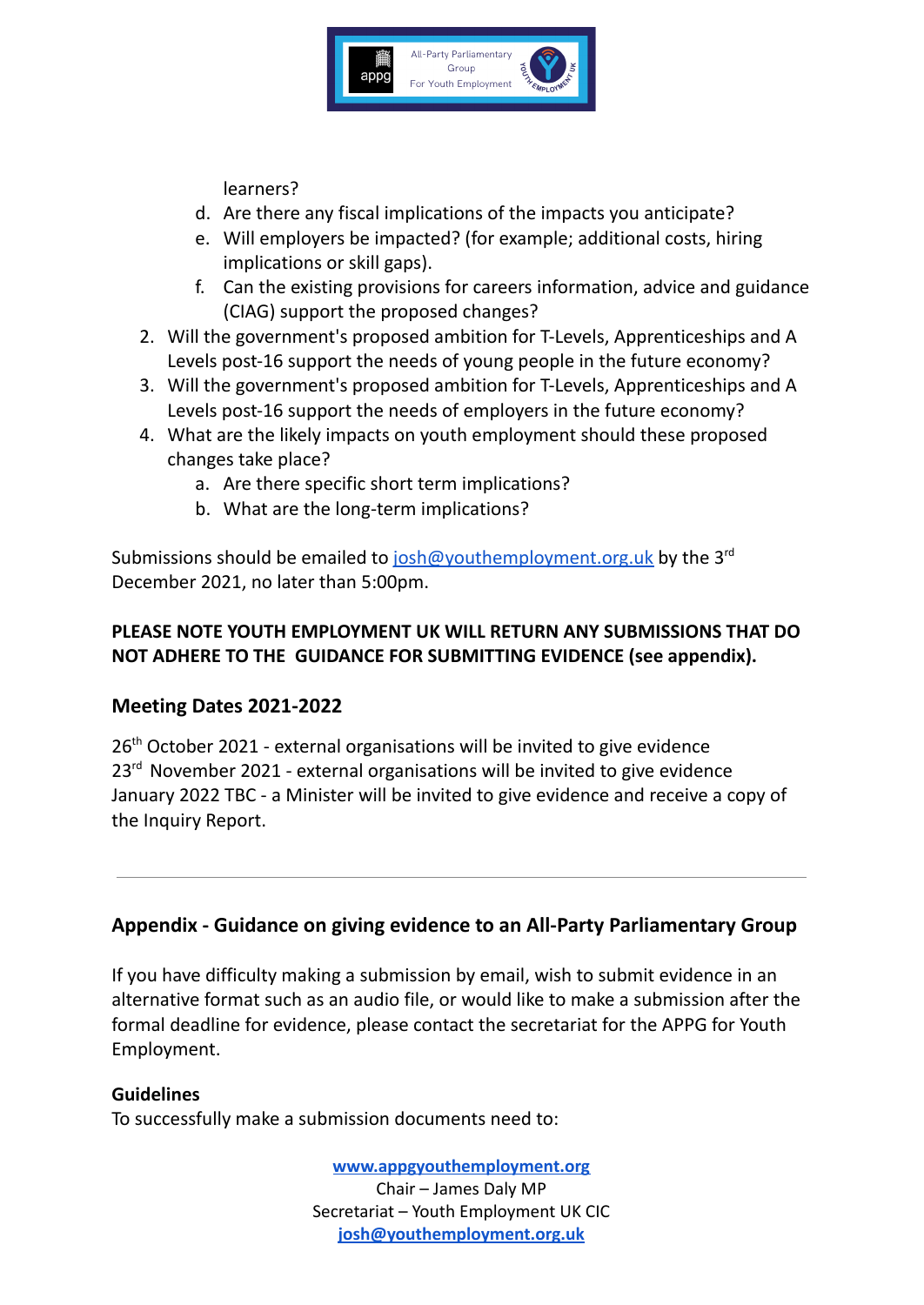

- Be less than 25 MB in size
- Be in Word (doc, docx, rtf, txt ooxml or odt format, **not PDF**)
- Contain as few logos or embedded pictures as possible
- Does not contain text boxes
- Contain no macros
- Comprise a single document. If there are any annexes or appendices, these should be included in the same document.

It also assists the APPG if those submitting evidence adhere to the following guidelines. Each submission should:

- State clearly who the submission is from, i.e. whether from yourself in a personal capacity or sent on behalf of an organisation, for example the submission could be headed 'Written evidence submitted by xxxxxx'
- $\bullet$  Be concise we recommend no more than 3,000 words in length, unless otherwise stated in the inquiry terms of reference
- Begin with an executive summary in bullet point form of the main points made in the submission
- Include a brief introduction about yourself/your organisation and your reason for submitting evidence
- Include any factual information you have to offer from which the APPG might be able to draw conclusions, or which could be put to other witnesses for their reactions
- Include any recommendations for action by the Government or others which you would like the APPG to consider.

#### **Notes on making a submission**

Those making a submission to an APPG inquiry should note the following:

- The APPG will publish most of the written evidence they receive (where it will be accessible to search engines).
- If you do not wish your submission to be published, you must clearly say so and explain your reasons for not wishing its disclosure. The APPG will take this into account in deciding whether to publish. If you wish to include private or confidential information in your submission to the APPG, please contact the secretariat of the APPG to discuss this.
- An APPG is not obliged to accept your submission as evidence, nor to publish any or all of the submission even if it has been accepted as evidence. This may